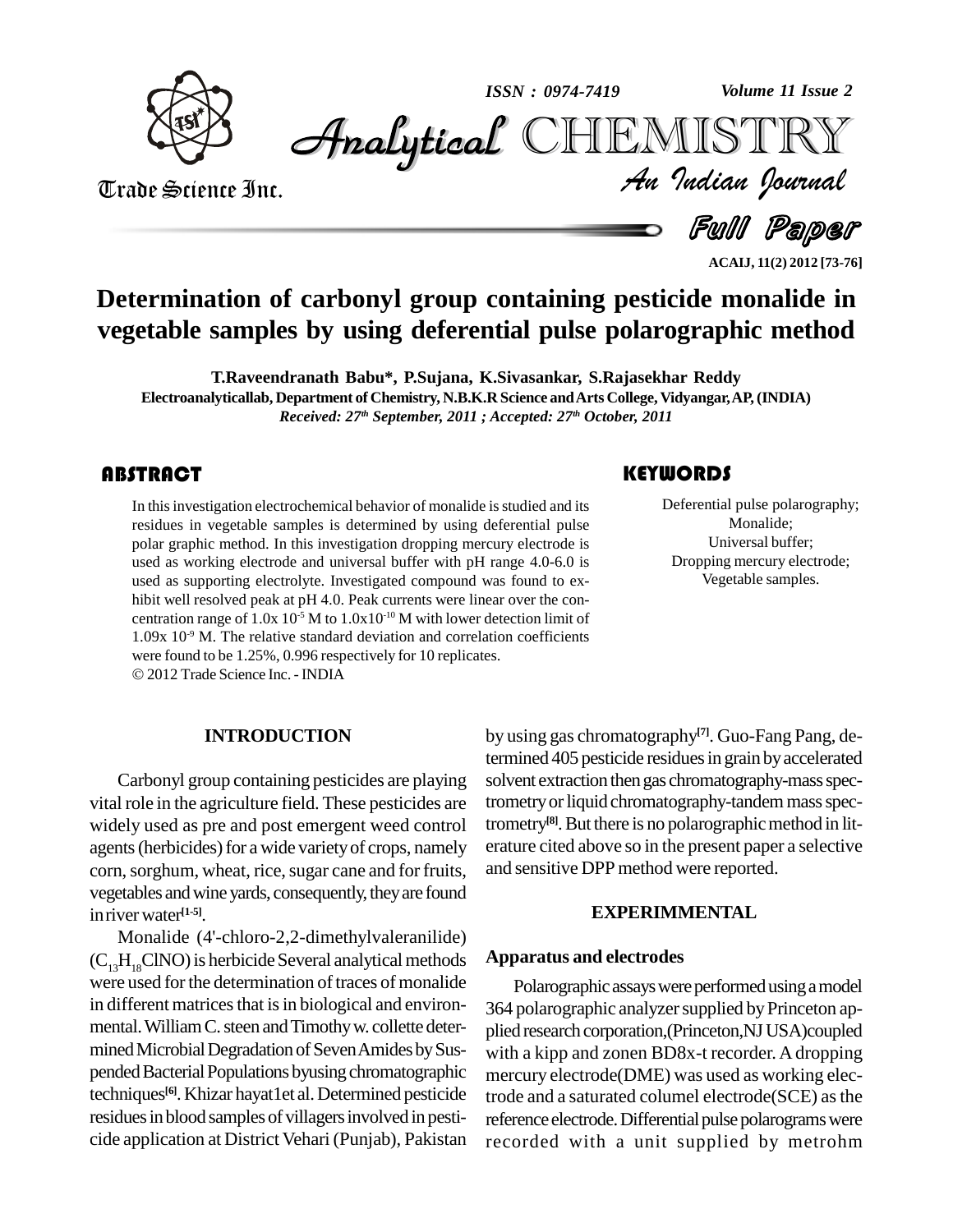#### *ACAIJ, 11(2) 2012*

## Full Paper

(herisau, Switzerland)coupled with E506 polarocard and  $\frac{9}{5}$ E 612 VA scanner. Cyclic voltamograms obtained by adigital electroniocs model 2000x-y/t recorder (Mumbai,India) in cnection with the above unit. The<br>DME used had an area of  $0.223 \text{cm}^2$  at adrop time of<br>2s. A hanging mercury drop electrode (HMDE) used<br>had an area of  $0.223 \text{cm}^2$  in cyclic voltammetry. In all<br>the DME used had an area of 0.223cm<sup>2</sup> at adrop time of 2s. A hanging mercury drop electrode (HMDE) used had an area of 0.223cm<sup>2</sup>in cyclic voltammetry. In all the above experiments platinum wire was used as auxillery electrodeallthe experiments were performed at 25 <sup>0</sup>C. p <sup>H</sup>mesurements were carried out with elico digital pH meter(Hyderabad,India). The millicoulometric apparatus used was supplied by radelkis (Budapest,hungary) cotrolled potential eklectrolysis was carried out using a techno potentiostat (tech.ini electronics, luknow, India) in amidified cell with a mercury pool cathode saturarted colomel reference electrode.

#### **Reagents and solutions**

Pure samples obtained fromRANKEM india limited. The purity of sample was tested with tin layer chromatography and melting point determinations. Stock somatography and melting point determinations. Stock solution of pesticide under investigation were prepared in<br>dimethylformamide. Universal buffer cotaining<br>0.2Mboric acid,0.05Mcitric acid and 0.1M trisodium<br>orthophosphate dimethylformamide. Universal buffer cotaining 0.2Mboric acid,0.05Mcitric acid and 0.1M trisodium orthophosphate were used as supporting electrolyte.

#### **RESULTAND DISCUSSION**

#### **Differential pulse polarographic behaviour**

Figure 1 exhibits differential pulse polarogram for  $1 \times$ 10<sup>-5</sup>M monalide with DME. The systematic studies of the various experimental and instrumental parameters that affect the polarographic response were carried out in order to establish the optimum conditions.

#### **Effect of pH**

rents are obtained with pH4.0. *I*<br>*I*.Com<br>*ISTRY*<br>*Indian bournal* The pH of a solution is critical factor affecting both the rate and equilibrium state of the reduction process and the rate of the electrode reaction. The influence of the pH on the DPP response was studied at DME of the 1 x  $10^{-5}$  M monalide with, between the  $pH$  ranges  $2.0$  to  $6.0$ . It can be observed from Figure 2 that the maximum peak cur-

#### **Effect of scan rate**

Differential pulse polarogram obtained for increas-

CHEMISTRY



**Figure 1 : Differential pulse polarogram of monalide at pH 4.0 concentration:1.0 x 10 - <sup>5</sup>M; pulse amplitude: 50 mV droptime: 2sec.**



**Figure 2 :Effect of pH on peak current in monalide**

-5M that the systemwas adsorption controlled. ing values of the scan rate showed the existence of a linear dependence of the peak current intensity on the scan rate between 10 to 60 mVs. -1 The peak currents were directly proportional to the scan rate indicating

#### **Characterization of waves/ peaks**

Voltammetric behaviour of monalide has been studied over the pH range from 2.0 to 6.0. A single well resolved peak is observed throughout the pH range and this single peak is due to the reduction of carbo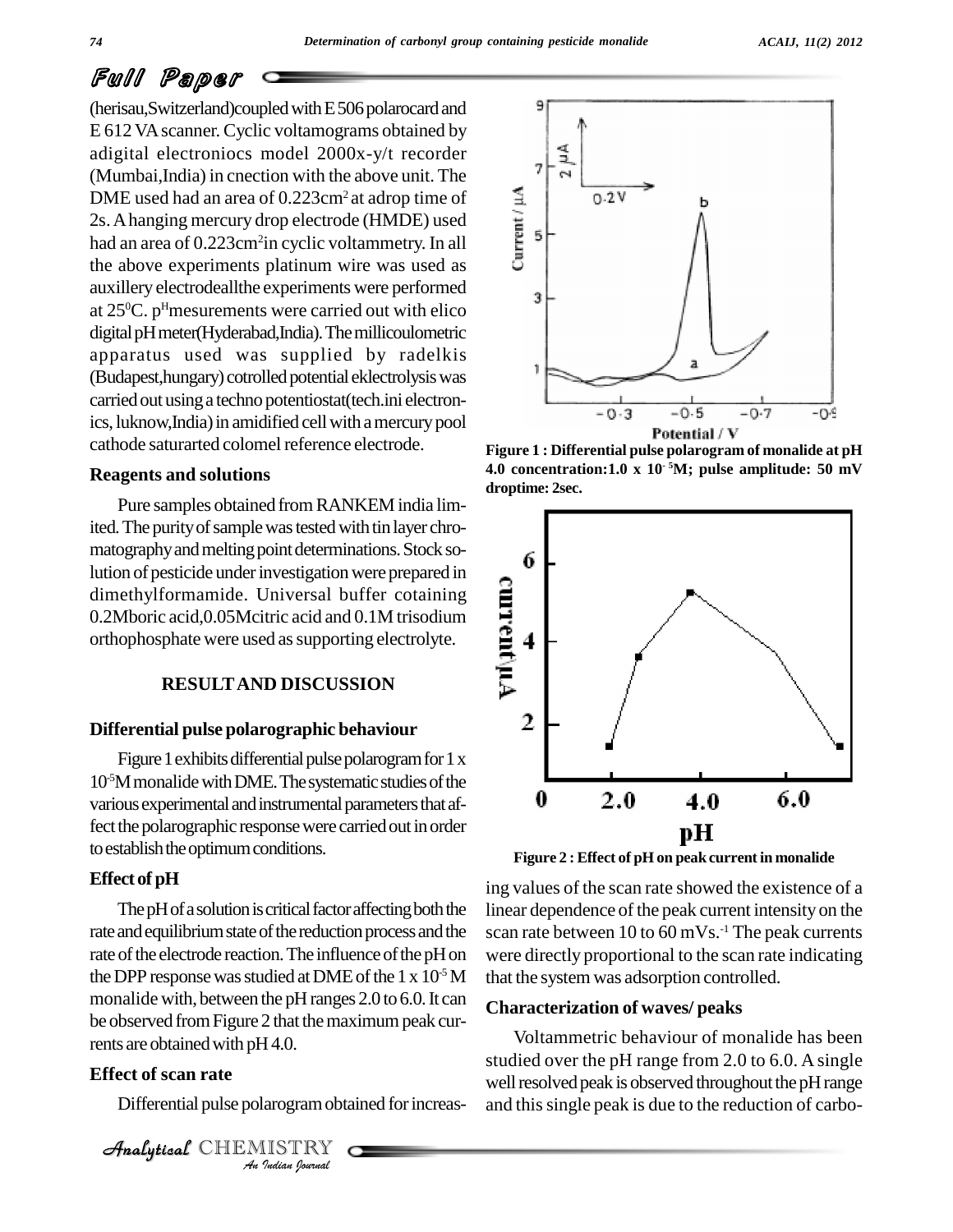nyl group in 2 electron process to the corresponding hydroxyl group. Typical cyclic voltammogram is shown in Figure 3.



**Figure 3 :Typical cyclic voltammogram of monalide for an accumulation time of 80 sec at HMDE, accumulation potential: -0.6V; Rest time: 10 sec; stirring rate: 1500 rpm; scan rate: 45 mV s -1; concentration: 1.0x10 -5M; pH:4.0.**

#### **Nature of electrode process**

The reduction process are found to be diffusion controlled and adsorption on the electrode surface in the  $\mathbb{H}_{3}$ buffer systems studied as evidenced from the linear plots of  $i_{p}$  vs v<sup>1/2</sup> which found to pass through origin. The irreversible nature of the peaks are seen from log plot anlalysis. Further,  $E_{\rho}$  values were observed to be shifted towards more negative values with increasing concentration of depolarizer. The current function  $(i_p/Cv^{1/2})$  in the above compound is found to be fairly constant with the scan rate (v) and the electrode process was purely diffusion controlled and adsorption on the electrode surface without any kinetic complications.

#### **Identification** of the product

Number of electronsinvolved in the electrode pro cess determined by employing millicoulometric technique and it is found to be 2 in pH 4.0 for monalide, which indicates the final product to be hydroxyl compound.

### **Kinetic data**

The values obtained for transfer coefficient, diffusion coefficient and heterogeneous forward rate constant for monalide are given in TABLE 1. The diffusion **TABLE1 : Cyclic voltammetricdata of monalide, Concentration: 1.0x10 -5M; Scan rate: 45mVs -1**

| ion: 1.0x10°M; Scan rate: 45mVs <sup>.1</sup> |                            |                       |                         |                                                            |                                                     |  |  |  |
|-----------------------------------------------|----------------------------|-----------------------|-------------------------|------------------------------------------------------------|-----------------------------------------------------|--|--|--|
| pH                                            | $-\mathbf{E}_{\mathbf{p}}$ | $\frac{P_{p}}{\mu A}$ | $\alpha$ n <sub>a</sub> | $D \times 10^6$<br>$\overline{\text{cm}^2 \text{ s}^{-1}}$ | ${\bf k}^0_{f, h}$<br>$\overline{\text{cm s}^{-1}}$ |  |  |  |
| 2.0                                           | 0.36                       | 5.81                  | 0.99                    | 5.66                                                       | $2.60x10^{-6}$                                      |  |  |  |
| 4.0                                           | 0.43                       | 5.73                  | 0.92                    | 5.49                                                       | $1.57 \times 10^{-7}$                               |  |  |  |
| 6.0                                           | 0.61                       | 5.55                  | 0.88                    | 5.22                                                       | $6.47 \times 10^{-9}$                               |  |  |  |

coefficient values evaluated from cyclic voltammetric technique were found to be in good agreement indicating the diffusion controlled. The diffusion coefficient values are decreasing with an increase in pH values. The reason may be due to the decrease in availability of protons with an increase in pH of the supporting electrolyte. The rate constant values in general found to decrease with an increase in pH indicating that the electrode reaction tends to become more and more irre versible with change in pH.

#### **Electrodemechanism**

Based on the result obtained the Electrodemechanism proposed is as in Scheme 1.



**Scheme 1 : Reduction mechanismof monalide at pH 4.0**

#### **Analysis**

The polarographic peak is due to the reduction of carbonyl group and therefore preffered forthe analysis of agriculture and water samples. The optimum pH for obtaining well resolve peak for quantitative determination of monalide are found to be 4.0.

*An*Investigated compound wasfound to exhibit well **Indiana Indiana Property**<br>*Indian Indian fournal***<br>***IISTRY***<br>***Indian fournal* Analyticalresolved peak at pH 4.0, and the sharp well resolved peak was chosen for quantitative studies. Peak currents were linear over the monalide concentration range of  $1.0x$   $10^{-5}$  M to  $1.0x10^{-10}$  M with lower detection

Analytical CHEMISTRY